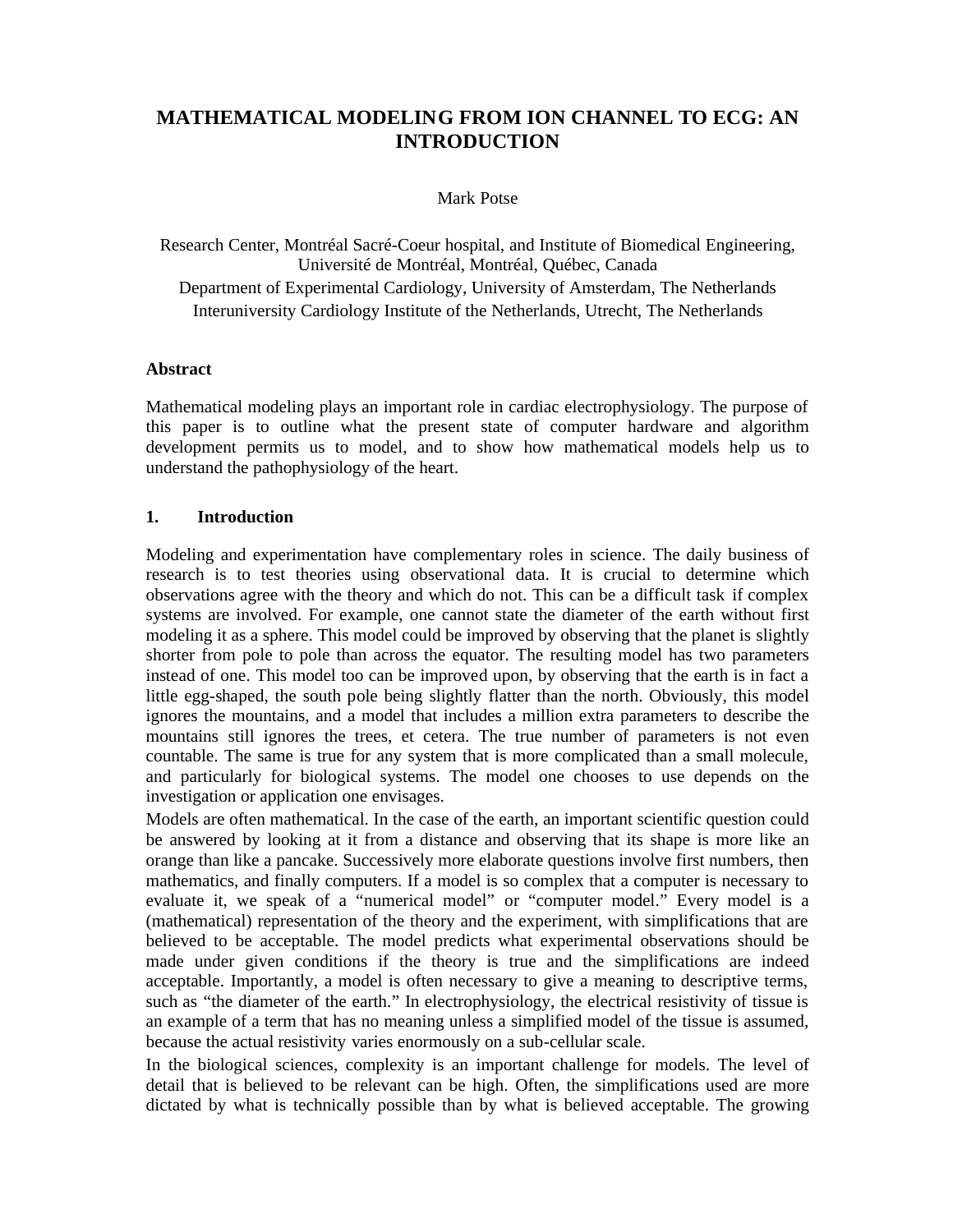performance of computers has therefore had a major impact on the reliability of mathematical models.

There are many topics in biology that are beyond the grasp of mathematical modeling, due to a lack of quantitative data. On the other hand, a mathematical approach is very well possible and indeed necessary in a field like cardiac electrophysiology. The electrical behaviour of individual cells is well known, and computational resources now permit us to build a model of an entire heart based on models of individual cells. The use of such models allows us to test whether hypothesized cellular-level changes may explain changes observed in clinically measurable signals such as the electrocardiogram (ECG) and endocardial catheter electrograms.

## **2. A brief history of cardiac models**

The first mathematical model of the ECG was developed a century ago by Einthoven [8]. It considers the heart as a vector in a plane. The length and orientation of this vector can be determined from the potentials measured with three electrodes, on both arms and on the left leg of the subject. For any combination of measured potentials, there is a unique amplitude and orientation of the vector. Despite its simplicity, this model is still used today, for example to quantify the QRS angle in the frontal plane. Indeed, the notion "QRS angle" has no meaning if this model is not assumed.

Einthoven's model only explains the three limb leads. To understand the precordial ECG leads, a lot more complexity must be added. We need more than one vector, and we must be more specific about what we mean by these vectors; they will have to become physical current dipoles. We must also specify mathematically how these current dipoles relate to the electrical potential on the torso, and we must find a way to decide how strong these dipoles are and in what direction they point. To do so, Miller and Geselowitz in 1978 [13] created a computer model with 4000 points. Activation could propagate from one point to another. When they activated a few early sites on the endocardium, the model would imitate the normal activation order of the heart, which by that time had been measured [5]. From the activation times, and a simple model of the action potential, they could calculate their dipole sources, and from these, through some complicated mathematics, they could compute the ECG. This simulated ECG resembled a normal ECG, demonstrating that the activation order measured in an explanted heart accounts for the measured shape of the QRS complex in the ECG.

An even more elegant demonstration of the power of mathematical models is the work of Hodgkin and Huxley in the 1950s [9]. They performed extensive measurements of ionic currents through the membrane of a squid's giant axon. By studying the transient currents that resulted from imposed changes in membrane potential, they were able to devise mathematical models for the individual ionic currents. When they assembled these models into a model of the membrane as a whole, they were able to reproduce the neuron's action potential. This, in the words of Noble and Rudy [15] "spectacularly succesful" model not only proved that these ionic currents are the most important determinants of the action potential, but also predicted the existence of distinct channels for sodium and potassium ions, which could be verified experimentally only decades later [8]. This work earned Hodgkin and Huxley a Nobel prize in 1963.

Later, models for different cell types were developed, notably for cardiac myocytes. Models also became more complicated, some accounting for up to 20 different ionic currents. The models also generalized the Hodgkin-Huxley scheme, from a series of independent "gates," which had a certain probability to open or close, to a model of a complex molecule that can assume different conformational states, with probabilities to flip from one state into another.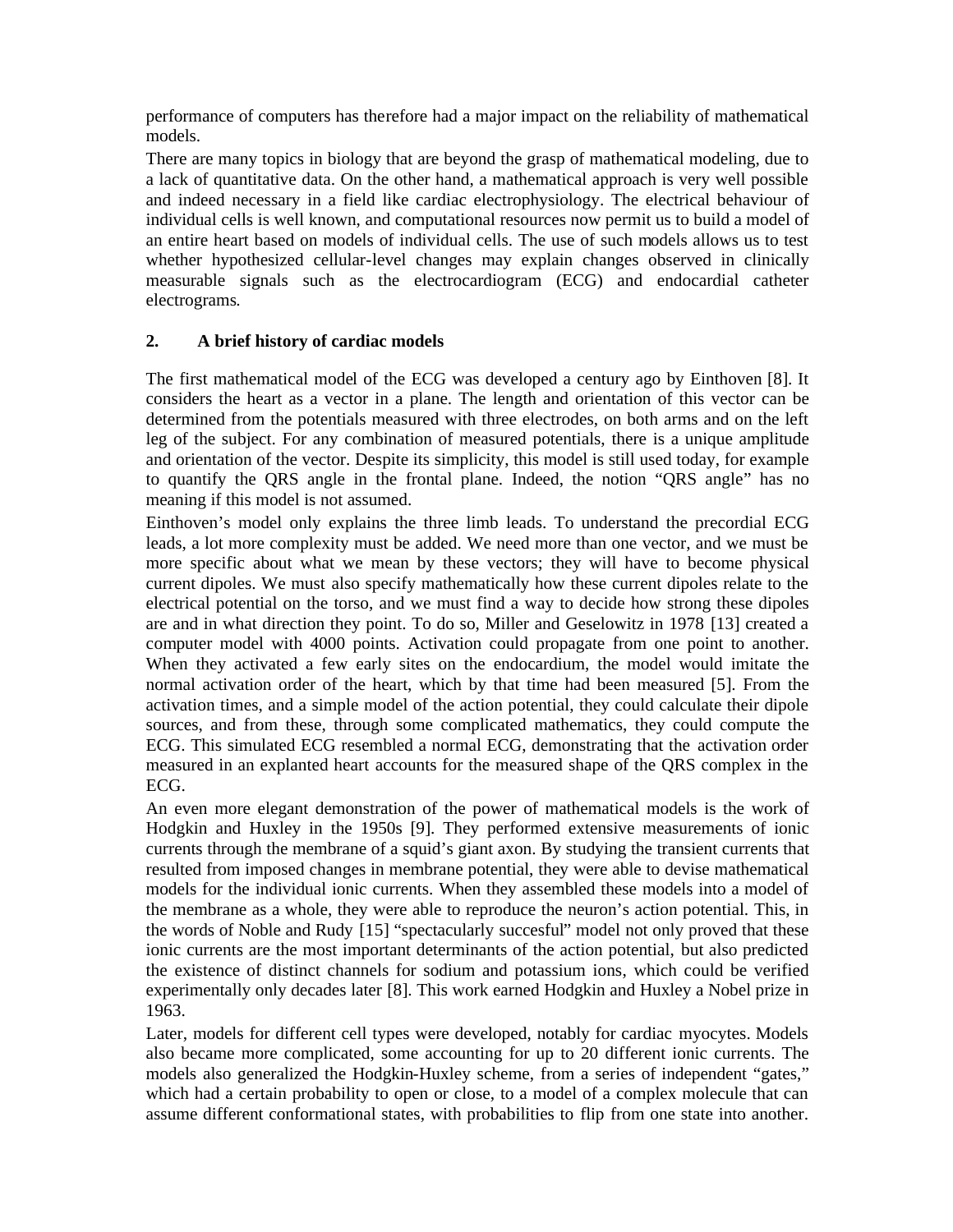It is with such complicated models [23,25] that researchers nowadays attempt to predict the behaviour of anything from a single cell to an entire heart, and from there to simulate the ECG.

### **3. The present: reaction-diffusion models**

Cell models can be coupled to model a piece of tissue. This coupling allows the simulation of propagating action potentials. Such a model is called a reaction-diffusion model. *Reaction* stands for the ionic current behaviour as a function of the membrane potential, and *diffusion* stands for the spread of current from one cell to another. The equation for the membrane potential accounts for this: current can not only come through the local membrane, but also through gap junctions from neighbouring cells, as a "diffusion current." In practice, we usually do not assign a membrane model to each individual cell; we can let each membrane model represent a little block of tissue with a size in the order of a tenth to a quarter of a millimeter. The size of these blocks is dictated by the properties of the steep depolarisation wavefront, which must be captured accurately enough to obtain the correct propagation velocity.

This type of model differs from that by Miller and Geselowitz in that it does not use predefined action potential shapes and conduction velocities, but computes action potentials and their propagation simultaneously, based on what is assumed to be the underlying mechanism. With respect to the depolarisation sequence, such models allow accurate modeling of delayed activation for example due to sodium-channel malfunctions (Brugada syndrome), ischaemia, or tissue damage (Cardiomyopathy). Reaction-diffusion models also challenge our thoughts on ventricular repolarisation: It is generally accepted that the repolarisation order of the ventricles must be mostly opposite to the depolarisation order to obtain T-wave concordance (positive T waves in leads that have a predominantly positive QRS complex). The necessary dispersion of action potential duration can easily be constructed in models that use predefined action potentials. But a reaction-diffusion model in which action potential duration is based on experimental evidence on the membrane level does not reproduce this behaviour at all. As a temporary repair, these models are nowadays configured with a partly hypothetical dispersion of the repolarising current density, e.g. the slow component of the delayed rectifier current [26]. However, this failure plays an important role in pointing out that information is lacking on this point, and that in fact we do not understand why normal T waves on the ECG are concordant with the QRS complexes.

### **4. Bidomain models**

The first reaction-diffusion models were based on the assumption that all the electrical resistance of the tissue comes from the connections between the cells. The extracellular medium was assumed to be a perfect conductor. This assumption was important to keep the mathematics tractable. More recently, it has become possible to account for the resistivity of the extracellular medium. This gives rise to so-called "bidomain" models [31]. In contrast to their "monodomain" predecessors, these models can account for the shape of the electric signals that can be measured with electrodes inserted in the myocardium ("electrograms"). However, because the numerical simulation of a bidomain model is more than an order of magnitude slower than the simulation of a monodomain model [24], the monodomain model continues to underlie many simulations of cardiac propagation and ECG. The validity of the monodomain model for these purposes was recently shown in a comparative study [17].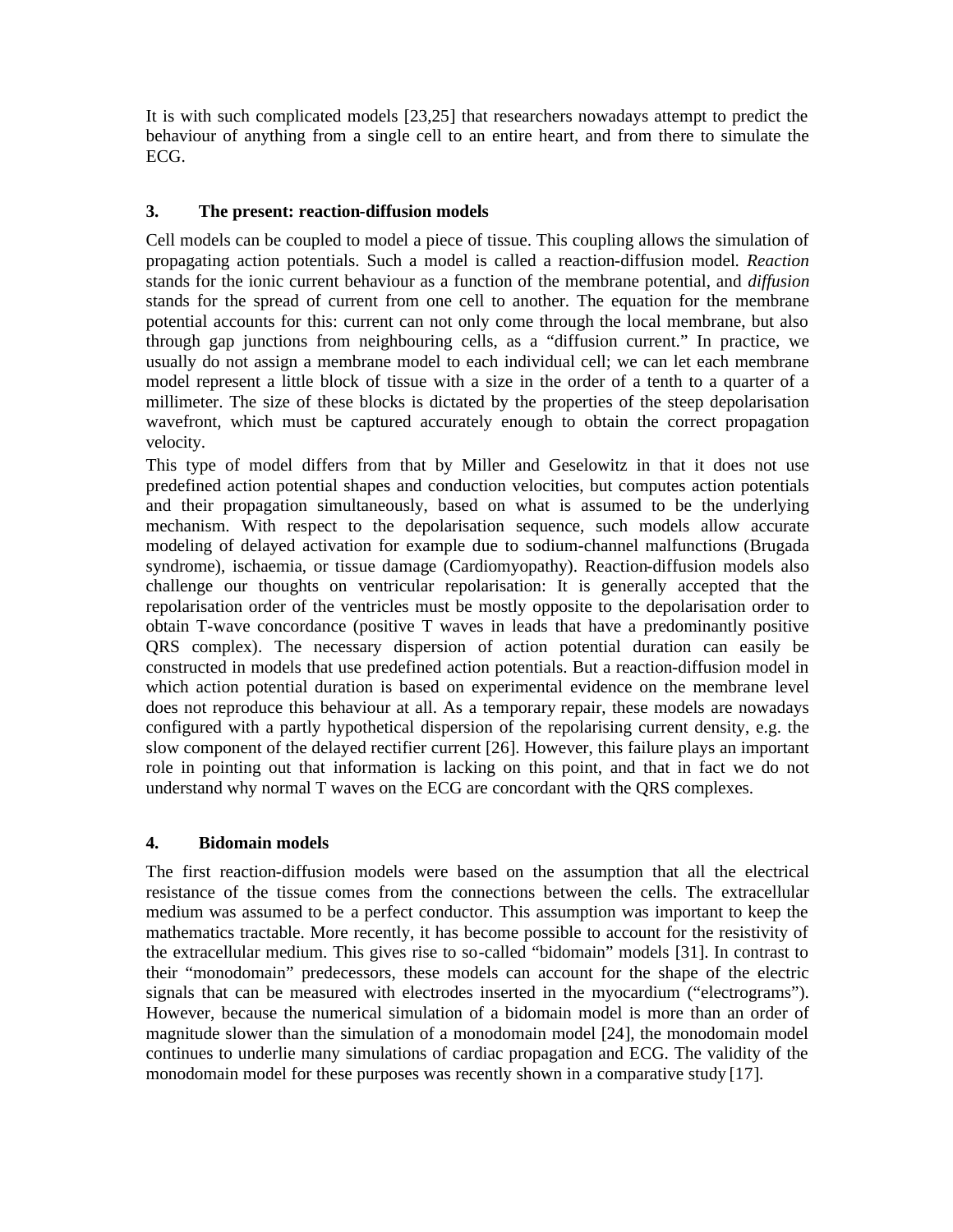### **5. Applications**

Thousands of papers and many books have been published on the development and application of cardiac models. An exhaustive review of model applications is therefore not the purpose of this section. Rather, a few examples will be cited, and one application will be treated in detail in the next section.

The model studies that are, from the physiologists or clinicians point of view, the most remote from the patient's bedside are those in the field of nonlinear dynamics. These studies, published mostly in physics journals such as *Chaos* and *Physical Review E.,* deal with cardiac arrhythmia on the most basic level [4]. Such studies have contributed to the development of our understanding that ventricular fibrillation is not always completely chaotic, but can have organized components; to the hypothesis that dispersion of refractoriness is arrhythmogenic; and to the analysis of concealed pathways in ventricular tachycardia substrates [32].

Closer to the heart, spiral and scroll wave phenomena are studied extensively in models ranging from a simple sheet to the complete human ventricles [1,33]. Using realistic reactiondiffusion models, these studies now begin to address the sometimes non-intuitive effects of drugs on hypothesized arrhythmia mechanisms [1,30]. Model studies of this kind are found not only in the physics journals, but also in a wide range of biomedical-engineering, physiology, and cardiology journals such as *Annals of Biomedical Engineering*, and *Am. J Physiol. H.*

Strong links with experimental research are present in studies where the relation between ionchannel heterogeneity, mutations, cellular behaviour, and tissue behaviour are investigated. For example, modeling studies demonstrated that known ion-channel heterogeneities can explain many features of the ECG [7], and that paradoxical effects of mutations can be mechanistically understood [2,22]. Other studies involved reaction-diffusion models to investigate arrhythmia development in ischaemic myocardium [21].

Bidomain reaction-diffusion models are applied by many researchers to investigate the determinants of success or failure of defibrillation shocks [27]. Modeling studies of applied currents for stimulation and defibrillation have predicted the phenomenon of "virtual electrodes" [6]. Another highly relevant application of bidomain models is the elucidation of the mechanisms underlying such important experimental and clinical tools as monophasic action potentials and activation-recovery intervals [3,20,29].

Presently, while reaction-diffusion models have taken their place in simulations of relatively small tissue preparations, most simulations of the ECG are still based on relatively simple models, similar to the Miller-Geselowitz model discussed above, only more detailed, or easier to operate. An excellent example here is the freely available ECGSIM program [16]. The continued use of relatively simple models here is well justified, because the ECG changes due to many phenomena (e.g. ischemia, repolarisation disorders, ectopic beats) can be very well understood in terms of such simple models. However, these models do have their limitations, and several groups have now made their first steps towards models that will be able to simulate all the way from the most obscure ion-channel abnormality to the most ubiquitous diagnostic tool in cardiology [12,28].

### **6. An example**

This section is devoted to a single example, in which a large-scale model of the human heart was applied to the study of "primary ST-segment depression" in the ECG. The ST segment is the part of the ECG between the QRS complex, which represents the depolarisation of the ventricles, and the T wave, which represents their repolarisation. In a normal ECG, the ST segment is more or less isoelectric, because at that time all cells have approximately the same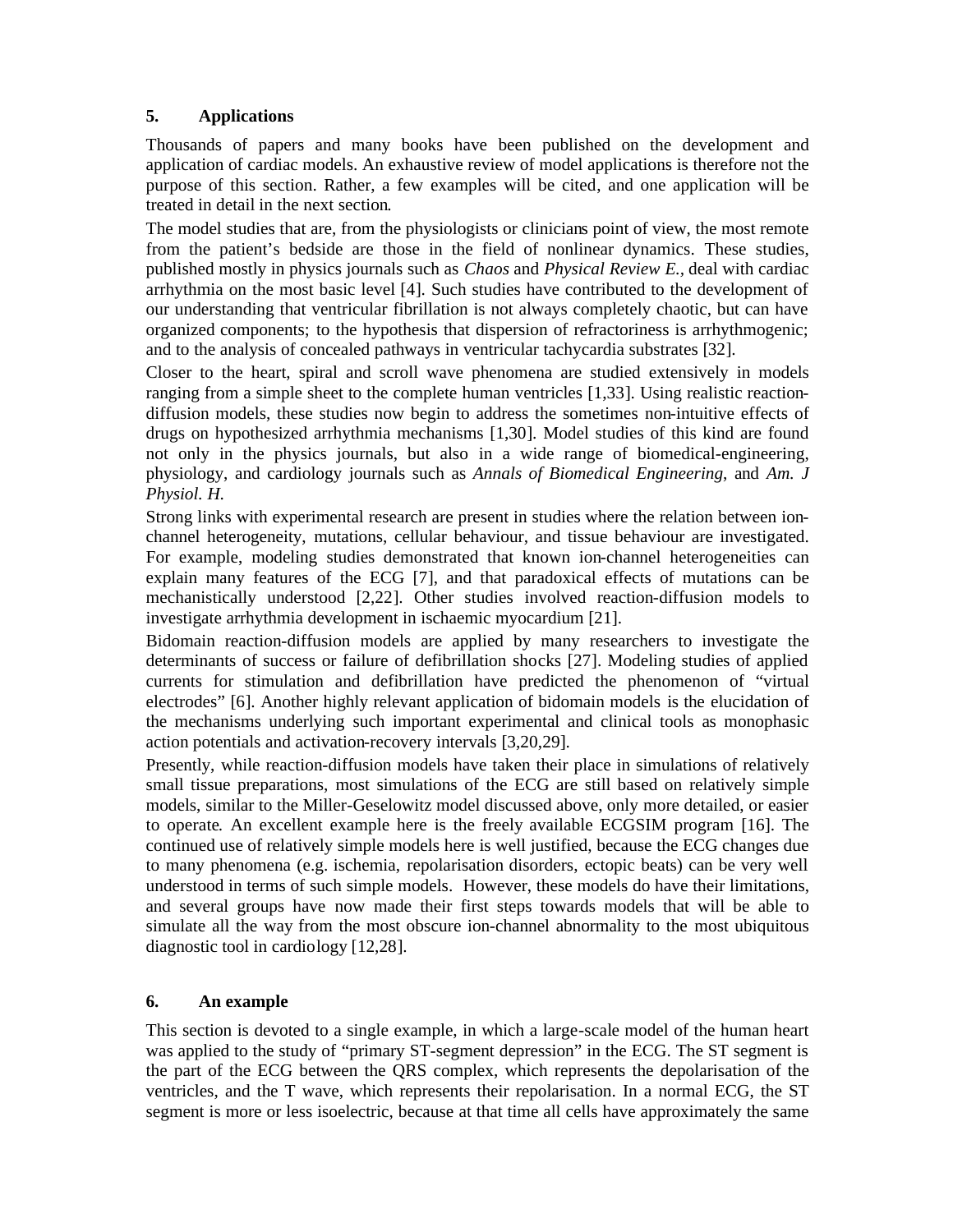membrane potential. In case of myocardial ischaemia, a part of the myocardium has an elevated resting membrane potential. This leads to changes in the part of the ECG between the T wave and the following QRS complex. However, for technical reasons this part of the ECG is *defined* to have zero potential. Therefore, it is the ST segment that appears to be modified, and the diagnosis of ischaemic symptoms is said to be based, among other ECG features, on the ST segment.

It is relatively easy to understand how the ST segment changes in case of ischaemia affecting the entire thickness of the ventricular wall in a limited part of the heart muscle. For example the work of Holland and Brooks [10] predicted this correctly, based on a very simple nonnumerical model of the heart. Such "transmural" ischaemia leads to ST elevation measured on ECG electrodes that overly the affected region of the heart. However, the same authors also made predictions with respect to ischaemia affecting only the inner layers of the wall, which is believed to occur as a result of partial occlusion of a coronary artery. In this case, they predicted ST depression on the same electrodes. This prediction is cited in many textbooks of cardiology and has strongly influenced they way clinicians think about ST-depression phenomena. However, later work with numerical models has shown that it does not agree with current knowledge of the heart. Oversimplification was the culprit in this case. Holland and Brooks, and other authors in the same epoch [10,14] assumed that the conductivity of the heart was the same in all directions. Under this assumption, numerical models also predict ST depression [11,18]. However, the cardiac muscle is profoundly *anisotropic,* with a much larger conductivity along than across the fibers. This anisotropy is believed to be 4 times stronger inside the networks of cells and gap junctions than in the interstitium. This unequal anisotropy causes a reversal in the sign of the ST-segment changes caused by non-transmural ischaemia. Present-day models predict a small ST elevation in this case [11,18].

Thus, recent modeling work has thus refuted the hypothesis that regional nontransmural ischaemia underlies ST depression in the ECG. Still, ST depression is known to occur, and to be related to partially obstructed coronary arteries. To resolve this paradox, we investigated the influence of the extent of a nontransmural ischaemic region on the sign of ST-segment changes. We found that if the region covers more than two thirds of the heart, ST depression can occur [18]. Moreover, if the region covered the whole heart, the simulated ECG resembled the ECG shape that is typically obtained during stress testing in patients with non-ST-elevation ischaemic syndromes [19]. This leads to the new hypothesis that a global nontransmural ischaemia underlies this particular ECG morphology.

A regional non-transmural ischaemia is thought to occur when a single coronary artery is malfunctioning. In contrast, for global nontransmural ischaemia to occur, either a multivessel disease or a global malfunctioning of the coronary vasculature must be assumed. This suggests that ST depression does not signal a single blocked artery. Rather, it indicates that two or three arteries are affected, or that the heart has become too weak to support its own blood supply.

### **Acknowledgements**

The author wishes to thank Dr Alain Vinet for proofreading this manuscript. Computational resources for this work were provided by the Réseau québécois de calcul de haute performance (RQCHP). The author gratefully acknowledges financial support from the Research Center of Sacré-Coeur Hospital, Montréal, Québec, Canada; and The Netherlands Heart Foundation (NHS) grant 2005B092.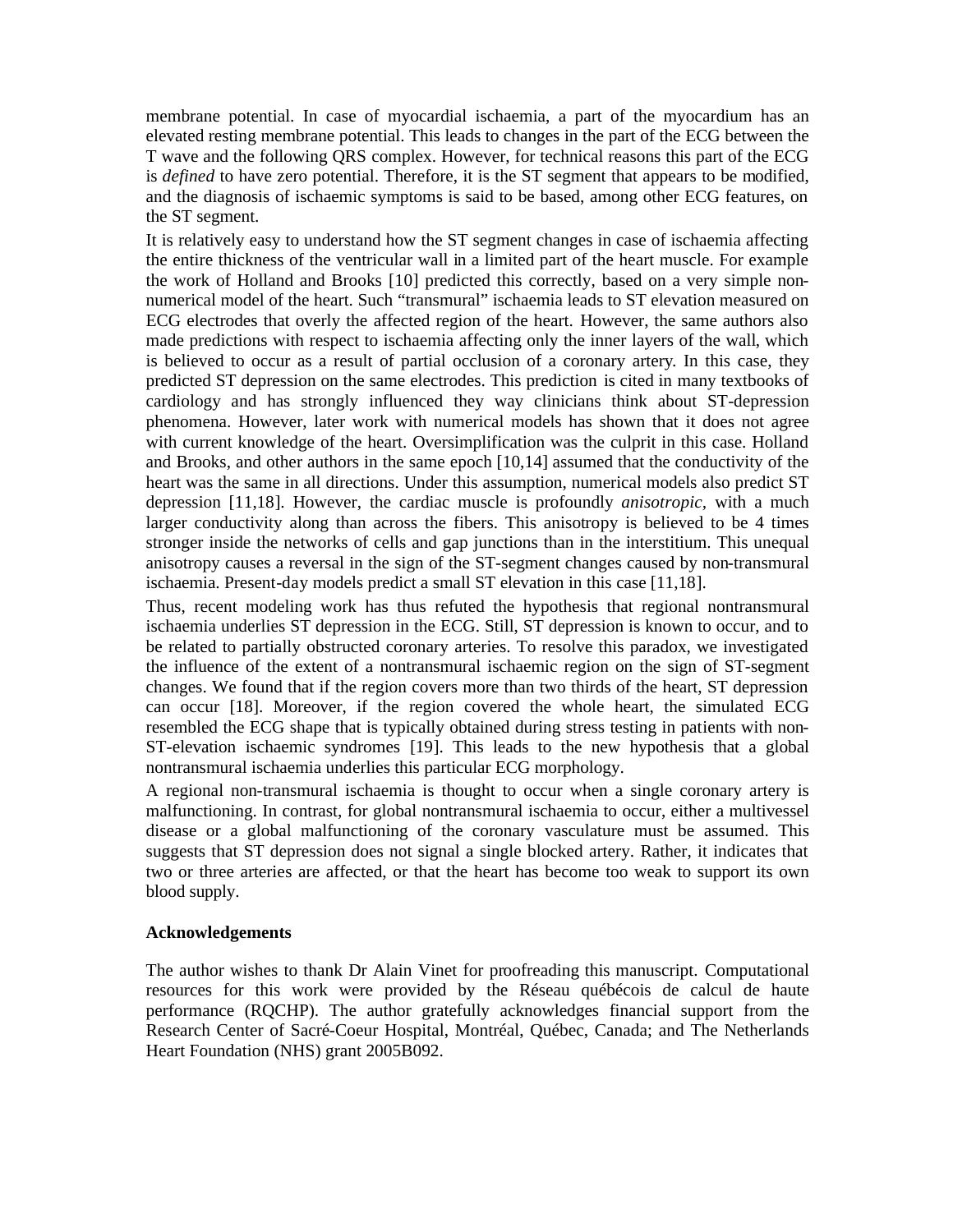#### **References**

- 1. Bernus O., van Eyck B., Verschelde H., Panfilov A.V.: Transition from ventricular fibrillation to ventricular tachycaria: a simulation study on the role of  $Ca^{2+}$ -channel blockers in human ventricular tissue; Phys. Med. Biol., 2002, 47, 4167–4179.
- 2. Clancy C.E., Rudy Y.:  $Na^+$  channel mutation that causes both Brugada and long-QT syndrome phenotypes; a simulation study of mechanism; Circulation, 2002, 105, 1208–1213.
- 3. Colli Franzone P., Pavarino L.F., Scacchi S., Taccardi B.: Determining recovery times from transmembrane action potentials and unipolar electrograms in normal heart tissue; In Sachse F.B. Seemann G., Proc. Functional Imaging and Modeling of the Heart (Lecture notes in Computer Science volume 4466), 2007, Springer, Berlin, 139– 149.
- 4. Comtois P., Vinet A.: Stability and bifurcation in an integral-delay model of cardiac reentry including spatial coupling in repolarization; Phys. Rev. E., 2003, 68, 051903.
- 5. Durrer D., van Dam R.Th., Freud G.E., Janse M.J., Meijler F.L., Arzbaecher R.C.: Total excitation of the isolated human heart; Circulation, 1970, 41, 899–912.
- 6. Efimov I.R., Gray R.A., Roth B.J.: Virtual electrodes and deexcitation: New insights into fibrillation induction and defibrillation; J. Cardiovasc. Electrophysiol., 2000, 11, 339–353.
- 7. Gima K., Rudy Y.: Ionic current basis of electrocardiographic waveforms; A model study; Circ. Res., 2002, 90, 889–896.
- 8. Gulrajani R.M.: Bioelectricity and biomagnetism, 1998, New York, Wiley.
- 9. Hodgkin A.L., Huxley A.F.: A quantitative description of membrane current and its application to conduction and excitation in nerve; J. Physiol., 1952, 117, 500–544.
- 10. Holland R.P., Brooks H., Lidl B.: Spatial and nonspatial influences on the TQ-ST segment deflection of ischemia; J. Clin. Invest., 1977, 60, 197–214.
- 11. Hopenfeld B., Stinstra J.G., MacLeod R.S.: Mechanism for ST depression associated with contiguous subendocardial ischemia; J. Cardiovasc. Electrophysiol., 2004, 15, 1200–1206.
- 12. Keller D.U.J., Seemann G., Weiss D.L., Farina D., Zehelein J., Dössel O.: Computer based modeling of the congenital long-QT 2 syndrome in the Visible Man torso: From genes to  $ECG$ ;  $29<sup>th</sup>$  Int. Conf. IEEE-EMBS, 2007, Lyon, 1410–1413.
- 13. Miller W.T. III, Geselowitz D.B.: Simulation studies of the electrocardiogram; I. The normal heart; Circ. Res., 1978, 43, 301–315.
- 14. Mirvis, D.M.: Physiologic bases for anterior ST segment depression in patients with acute inferior wall myocardial infarction; Am. Heart J., 1988, 116, 1308–1322.
- 15. Noble D., Rudy Y.: Models of cardiac ventricular action potentials: Iterative interaction between experiment and simulation; Phil. Trans. Roy. Soc. London; Phys. Sc., 2001, 359, 1127–1142.
- 16. van Oosterom A., Oostendorp T.F.: ECGSIM: an interactive tool for simulating QRST waveforms; Heart, 2004, 90, 165–168.
- 17. Potse M., Dubé B., Richer J., Vinet A., Gulrajani R.M.: A comparison of monodomain and bidomain reaction-diffusion models for action potential propagation in the human heart; IEEE Trans. Biomed. Eng., 2006, 53, 2425–2435.
- 18. Potse M., Coronel R., Falcao S., LeBlanc A.-R., Vinet A.: The effect of lesion size and tissue remodeling on ST deviation in partial-thickness ischemia; Heart Rhythm, 2007, 4, 200–206.